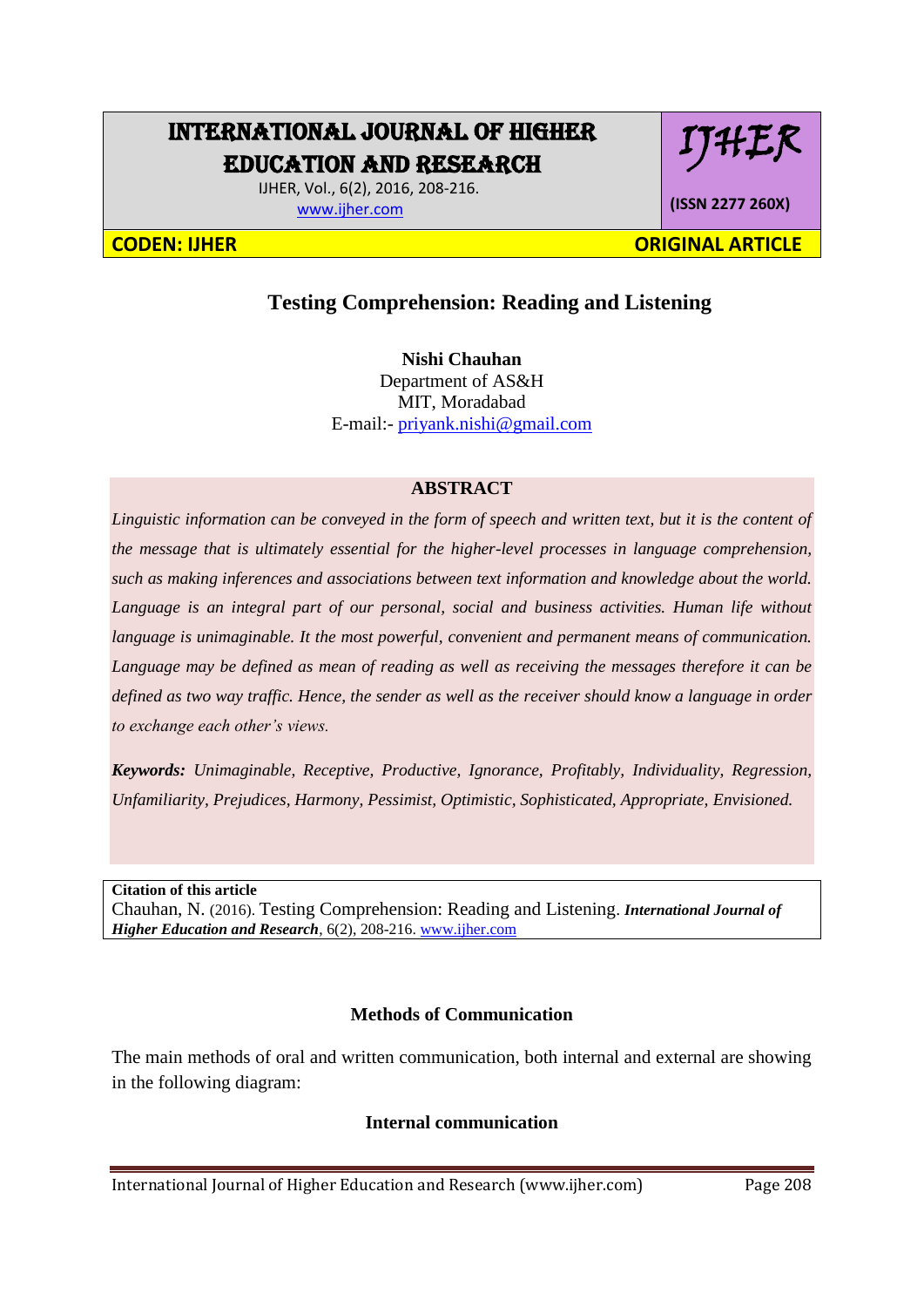

Each sender and receiver of the messages needs to acquire a specific level of mastery in the four basic skills:

1. Listening comprehension

International Journal of Higher Education and Research (www.ijher.com) Page 209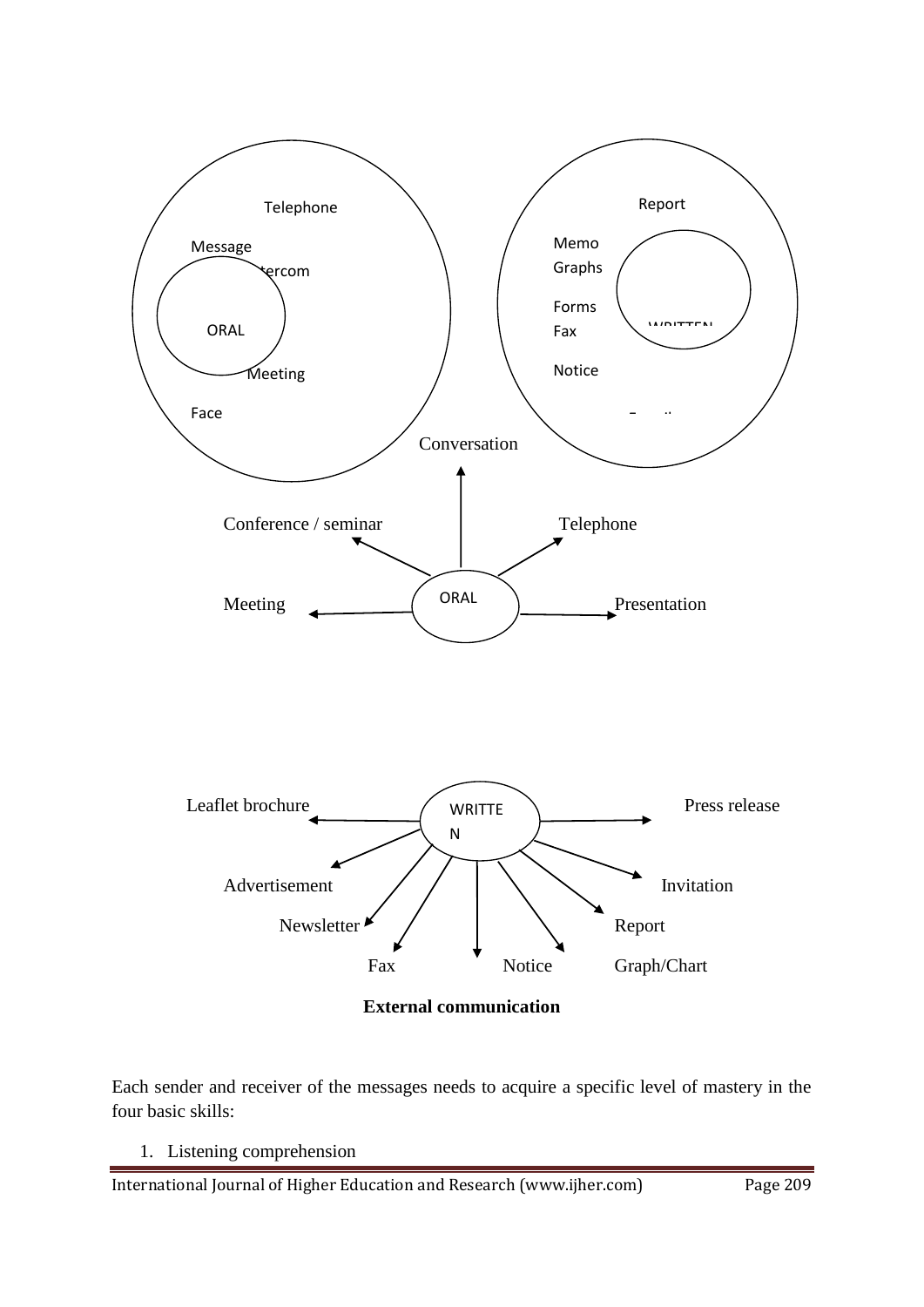- 2. Speech
- 3. Reading comprehension
- 4. Writing These are classified into two categories:

## **'Receptive' and 'Productive'**

Listening and reading are called 'receptive skills' as we receive information through listening and reading. Speaking and writing are called 'productive skills' as we produce our thoughts and feelings while speaking and listening.

## **Reading comprehension**

Reading, like Listening is a receptive skill. Reading does not mean simply to read the word symbols without grasping their meaning. In reading, the eyes come in contract with certain words which are used to represent certain ideas. Mind perceives the meaning of those words which ultimately concern a message. This process is known as reading comprehension – understanding through reading.

## **Reading comprehension: Impediments**

- 1. Poorly equipped mind
- 2. Prejudices and bias
- 3. Regression
- 4. Vocalisation
- The reader's ignorance of the symbols employed or his unfamiliarity with the subject can affect his comprehending of the matter read. We can read more speedily and profitably the things already known to us.
- Our prejudices, beliefs, bias individuality might not be in harmony with the writer's new point. In such a condition the comprehension will be imperfect.
- Some readers suffer from a habit of working back too much so as to hamper their progress. This visual wandering and regression makes them slow readers.
- Sometimes reading is made slow due to reader's habit of reading aloud. He has to vocalise or sub vocalise.

## **Measures Adopted for Good Reading comprehension**

The following measures should be undertaken:

- 1. Reading much and of interest
- 2. Underlining
- 3. Looking for the key sentences
- 4. Guessing
- Reading material should be of reader's choice.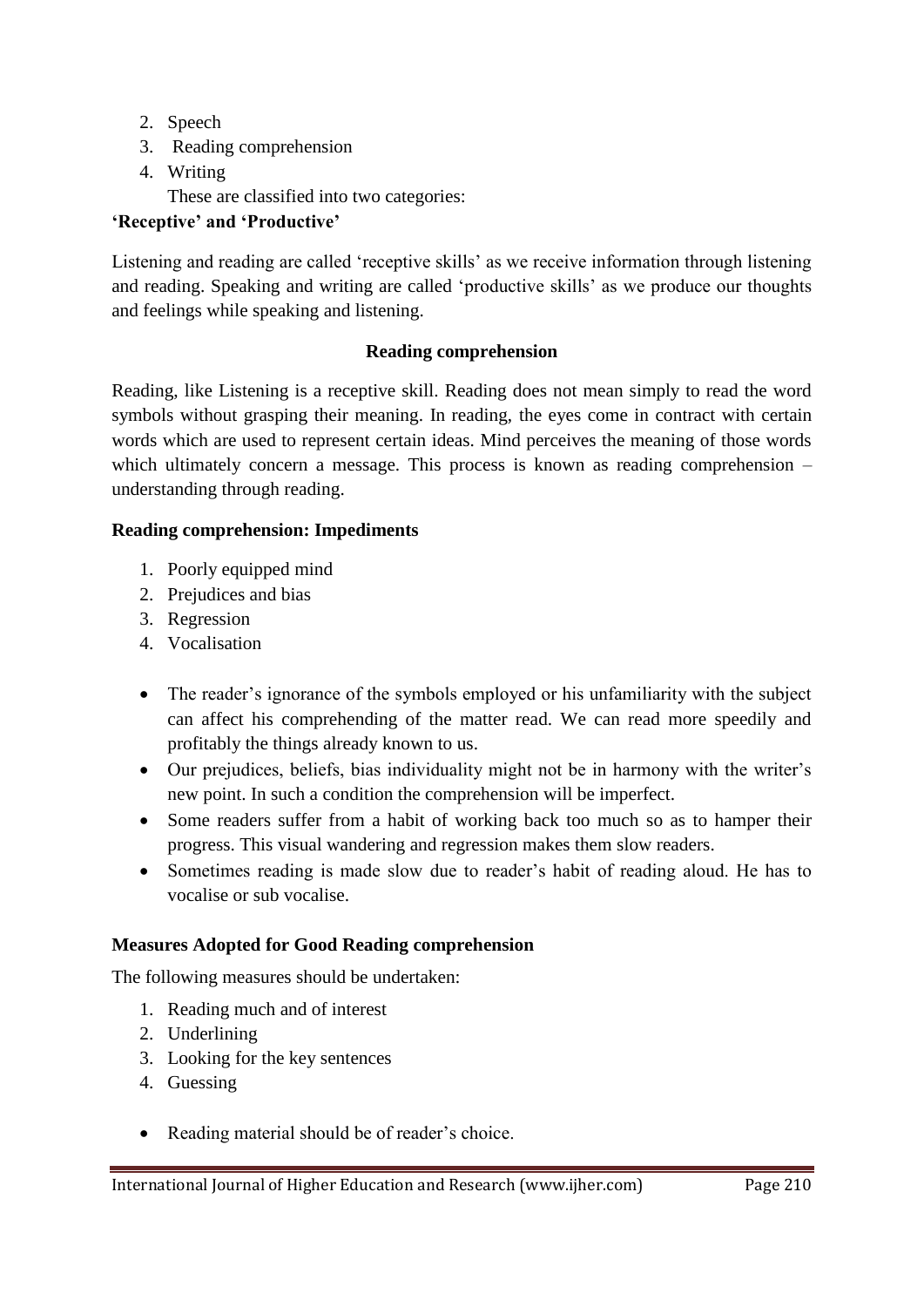- Underlining main terms is useful as it saves time when revision in done.
- For meaningful reading, another important measure is to follow the scientific procedure. The reader should try to look for the key sentences, which enable him to understand the entire written material.
- Guessing the meaning of words with reference to the remaining matter enables to maintain the continuity.

## **Preparing for reading**

- Find something to read. Examples include a children's book, a newspaper article, and a short story.
- Find a place to read where you can concentrate. This may be someplace secret where no one will bother you or simply your home at a time when it is quiet.
- Schedule a routine time to read. Do this at least for the times you have nothing else to do, such as when you're on the bus. That way, a good book only entertains you but can also help you learn to read faster. Read a book that will capture your interest, not a book that you'll probably be bored with or dislike.
- Implementing the basics

## **Methods of reading speedily**

- 1. Skimming method
- 2. Scanning method

## **Skimming method**

The word 'skim' literally means to take scum or cream or floating layer from the surface of liquid. Skimming is a specific technique of reading which means reading a text superficially or to look over with curiosity and gather salient facts contained unlit. Webster calls skim reading a combination of reading and skimming where the reader reads the important sections and skim the less important ones.

## **Scanning method**

The word 'scan' means to look at all parts initially or quickly. The scanning method of reading a text means reading quickly to look for specific bits of information. This method is used when the reader reads a passage quickly to get a general idea of the theme. This short of reading is extensive and not intensive.

## **Advancing your reading skills**

• Read as much as you are able. When you start getting bored or need a break, take one. Reading should be fun and enjoyable, don't force it. After your break, return to where you were, and continue.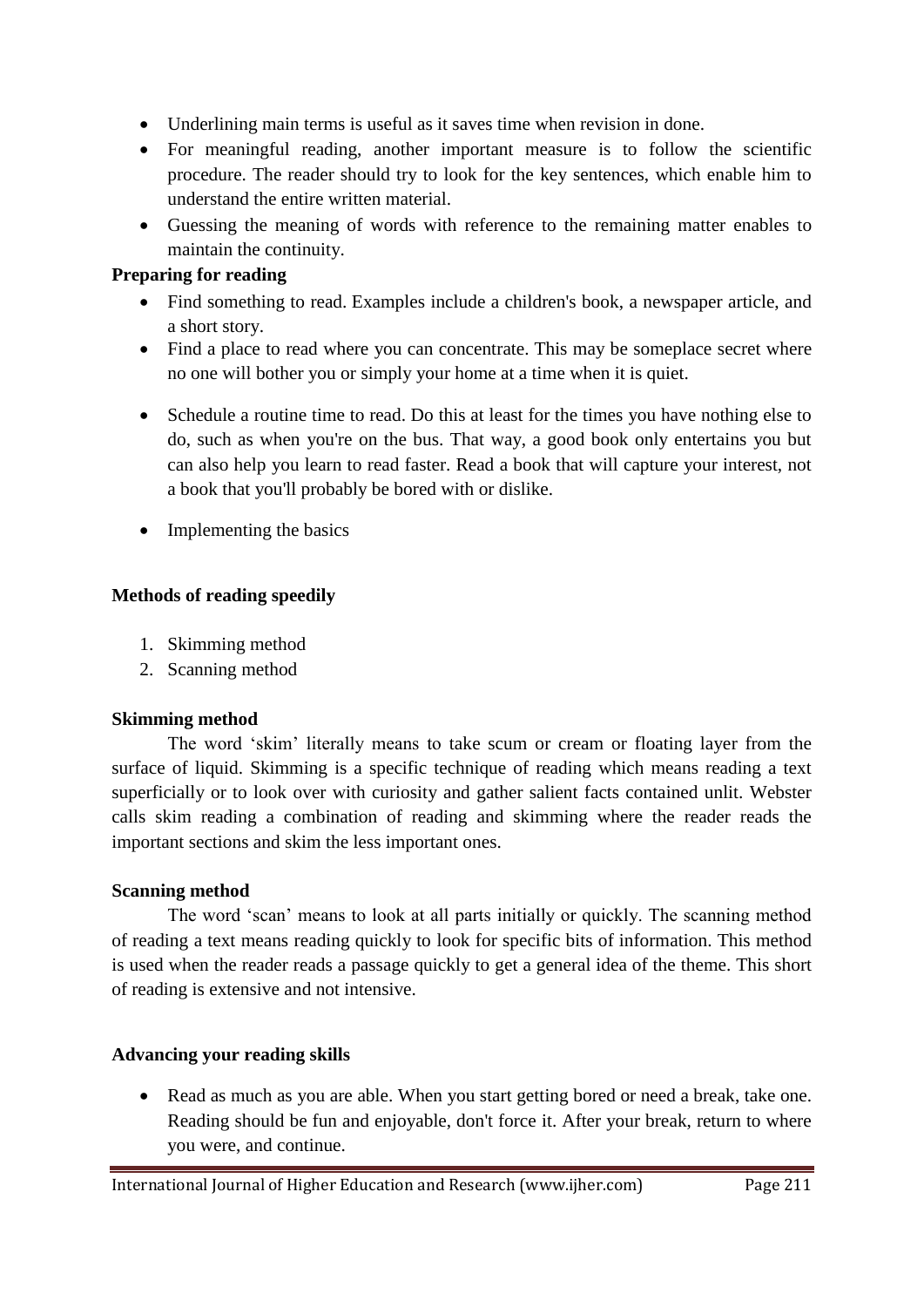- Reread the material. It is okay to reread something if you do not understand it fully the first time.
- Use context clues to find out a word's meaning. Context clues are when a person figures out the meaning of a word by seeing how the word was used in a sentence. For example, you were reading the following sentence and wanted to know what 'pessimist' means: My mother is always happy and optimistic, the total opposite of my brother, the pessimist. So from the sentence, you can gather that 'pessimist' means the opposite of happy, so pessimist means being moody and angry. Good, experienced readers always use context clues! If you find a word that you're totally stumped on, use the dictionary! If you want to save time and the hassle of turning pages, go to the [online dictionary.](http://dictionary.com/)
- Memorize a text. Read that portion out in front of a mirror, out loud. Memorizing can improve your confidence with reading.
- Reread. If you don't understand what you are reading, read over the sentence again. Try reading the words out loud to yourself. If you still don't understand something, ask a good reader nearby to explain the sentence to you, or simply pick up a book that is easier to read and more appropriate to your reading level. Feel free to use your finger as a pointer. It will keep your eyes focused on the line you are reading, improving your understanding.
- Keep reading. Try to read as much as you can on your free time. Reading will help you in lots of ways; your vocabulary will become larger and more sophisticated and you will notice your grades change for the better in school. Have fun reading

## **Listening comprehension**

Language learning requires mastering four basic skills, namely: listening comprehension, speaking, reading comprehension and writing.

All communication is a two way traffic which requires at least two partners – the speaker and the listener. The speaker or the sender of the massage through speech symbols. The listener receives these symbols. His mind interprets those symbols and converts those speech symbols into a meaningful massage. But if the listener is not actively involved in oral communication then he fails to comprehend the oral message. This entire process can be represented graphically in the following manner-

## **Sender of the massage Message Receiver of these message**

Thus listening comprehension may be defined as an ability to understand the massage communicated orally.

#### **Guidelines to be an effective listener**

- 1. Prepare to listen
- 2. Avoid pre judgement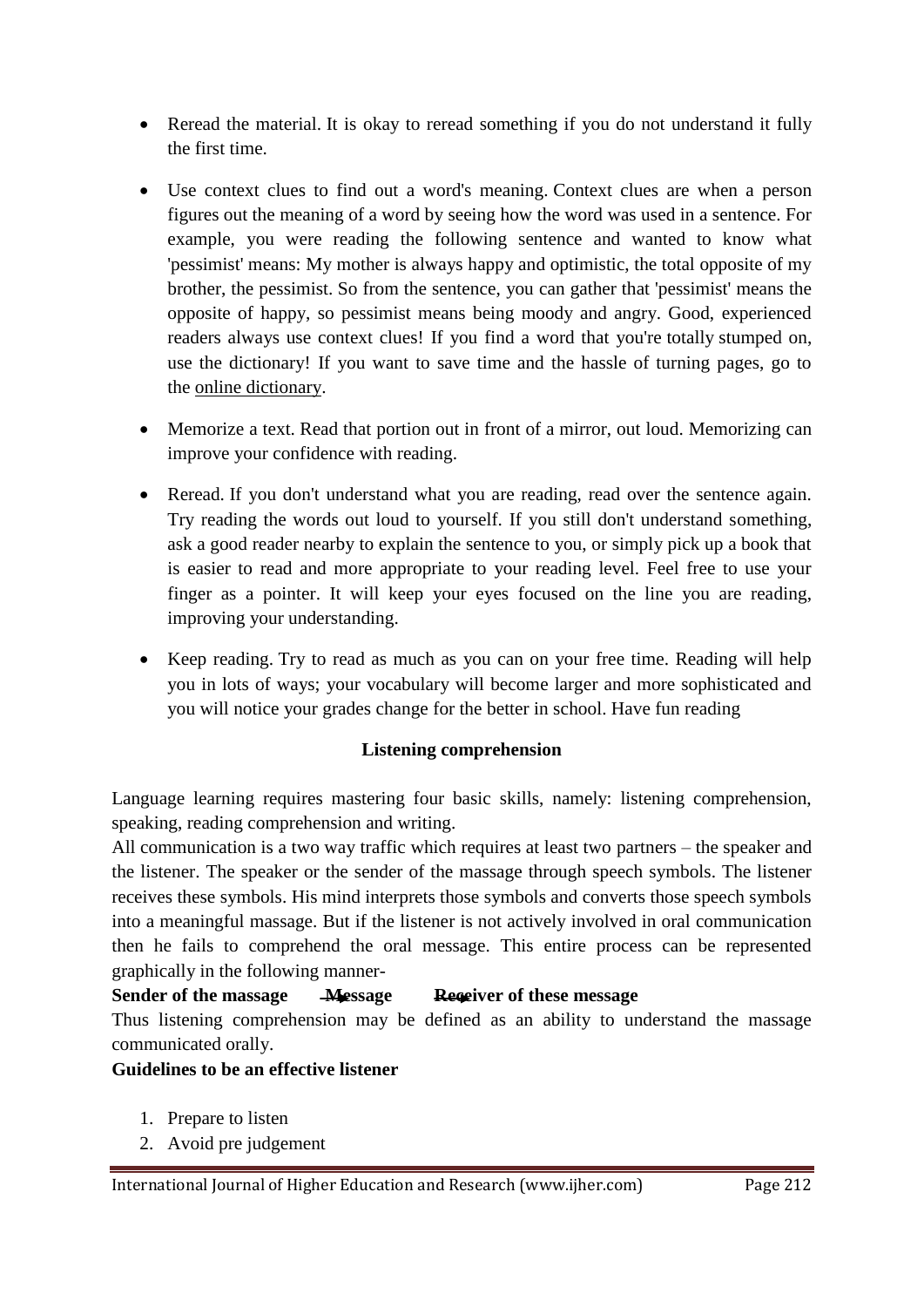- 3. Be open minded
- 4. Establish eye contact
- 5. Watch for signals
- 6. Extract main points
- 7. Give feedback
- 8. Make notes

## **Types of listening**

An individual can respond to oral communication in either of the two ways:

- 1. Passive listening
- 2. Active listening

## **Passive listening**

Sometimes we hear somebody speech without comprehending it. In such case the mind receives no message and thus no communication takes place. Most of the time such a situation arises due to the inattentiveness of the listener. This type of listening is often known as passive listening.

## **Active listening**

When the listener listens to ones speech attentively and comprehends its meaning, it is known as active listening. In this kind of listening, the listener is actively involved in the process of communication.

#### **Stages in the development of listening skills**

- 1. Casual listening: The basic experience of listening, understanding and recognizing.
- 2. Attentive listening: This is the second stage in the development of listening skills, where the learner recollects and comprehends the meaning of the message without the help of any visual presentation.
- 3. Focussed listening: This is the third stage, where the learner uses the language code. He forms certain images in the mind and names them using language code.
- 4. Analytical listening: This stage is very essential creative thinking and creative writing. At this stage the learner develops the ability to analyse, evaluate and apply his ability in an envisioned situation.

#### **Strategies for Developing Listening Skills**

Language learning depends on listening. Listening provides the aural input that serves as the basis for language acquisition and enables learners to interact in spoken communication.

Effective language instructors show students how they can adjust their listening behaviour to deal with a variety of situations, types of input, and listening purposes. They help students develop a set of listening strategies and match appropriate strategies to each listening situation.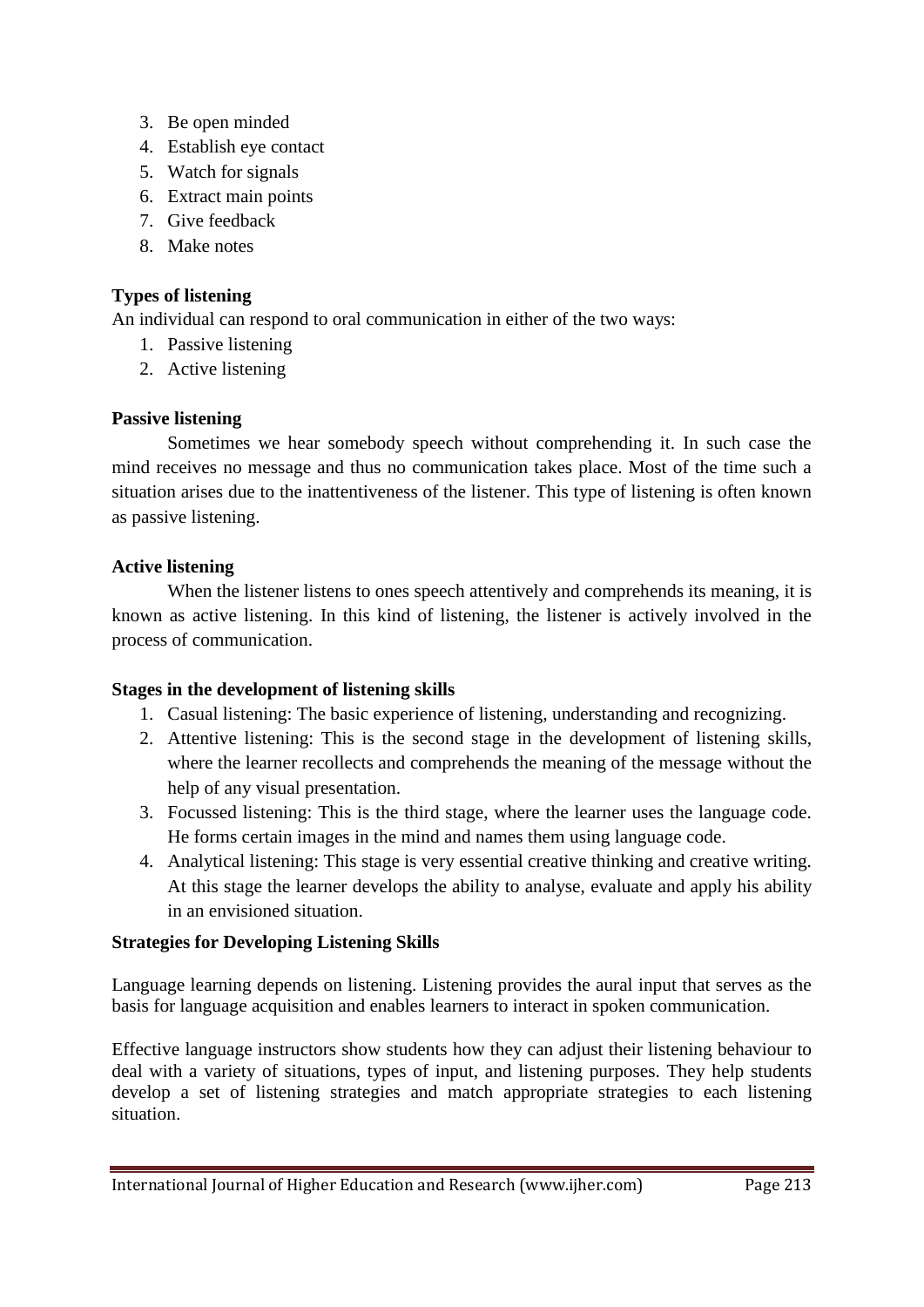## **Listening Strategies**

Listening strategies are techniques or activities that contribute directly to the comprehension and recall of listening input. Listening strategies can be classified by how the listener processes the input.

**Top-down strategies** are listener based; the listener taps into background knowledge of the topic, the situation or context, the type of text, and the language. This background knowledge activates a set of expectations that help the listener to interpret what is heard and anticipate what will come next. Top-down strategies include

- listening for the main idea
- predicting
- drawing inferences
- summarizing

**Bottom-up strategies** are text based; the listener relies on the language in the message, that is, the combination of sounds, words, and grammar that creates meaning. Bottom-up strategies include

- listening for specific details
- recognizing cognates
- recognizing word-order patterns

Strategic listeners also use met cognitive strategies to plan, monitor, and evaluate their listening.

- They plan by deciding which listening strategies will serve best in a particular situation.
- They monitor their comprehension and the effectiveness of the selected strategies.
- They evaluate by determining whether they have achieved their listening comprehension goals and whether the combination of listening strategies selected was an effective one.

#### **Listening for Meaning**

To extract meaning from a listening text, students need to follow four basic steps:

- Figure out the purpose for listening. Activate background knowledge of the topic in order to predict or anticipate content and identify appropriate listening strategies.
- Attend to the parts of the listening input that are relevant to the identified purpose and ignore the rest. This selectivity enables students to focus on specific items in the input and reduces the amount of information they have to hold in short-term memory in order to recognize it.
- Select top-down and bottom-up strategies that are appropriate to the listening task and use them flexibly and interactively. Students' comprehension improves and their confidence increases when they use top-down and bottom-up strategies simultaneously to construct meaning.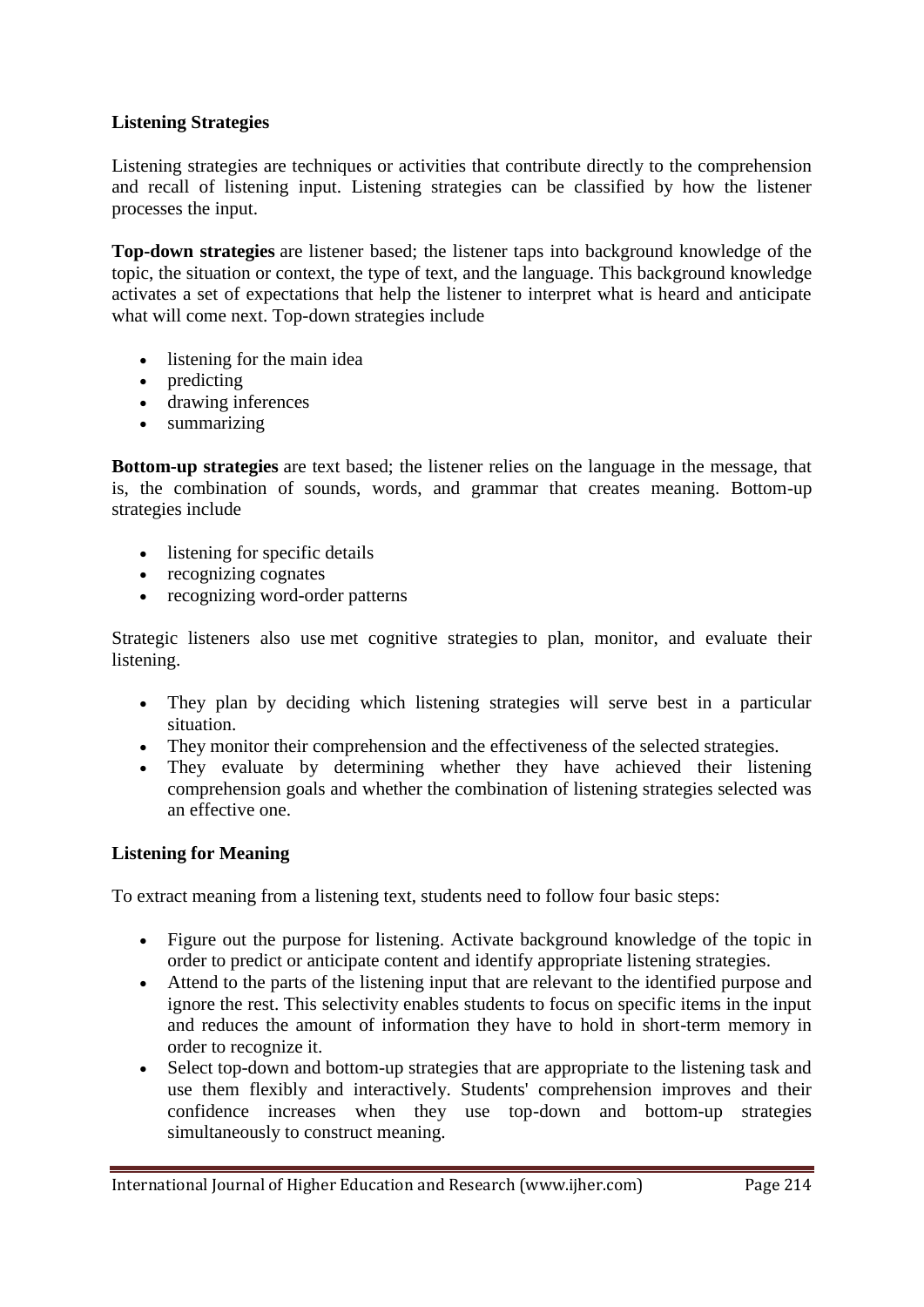Check comprehension while listening and when the listening task is over. Monitoring comprehension helps students detect inconsistencies and comprehension failures, directing them to use alternate strategies.

## **References**

Bolger DJ, Perfetti CA, Schneider W. A cross-cultural effect on the brain revisited. Human Brain Mapping. 2005;25:91–104. [\[PubMed\]](http://www.ncbi.nlm.nih.gov/pubmed/15846818)

Bookheimer S. Functional MRI of language: New approaches to understanding the cortical organization of semantic processing. Annual Review of Neuroscience. 2002;25:151–188. [\[PubMed\]](http://www.ncbi.nlm.nih.gov/pubmed/12052907)

Booth JR, Burman DD, Meyer JR, Gitelman DR, Parrish TB, Mesulam MM. Modality independence of word comprehension. Human Brain Mapping. 2002a;16:251– 261. [\[PubMed\]](http://www.ncbi.nlm.nih.gov/pubmed/12112766)

Booth JR, Burman DD, Meyer JR, Gitelman DR, Parrish TB, Mesulam MM. Functional anatomy of intra- and cross-modal lexical tasks. NeuroImage. 2002b;16:7–22. [\[PubMed\]](http://www.ncbi.nlm.nih.gov/pubmed/11969313)

Booth JR, Perfetti CA, MacWhinney B. Quick, automatic, and general activation of orthographic and phonological representations in young readers. Developmental Psychology. 1999;35:3–19. [\[PubMed\]](http://www.ncbi.nlm.nih.gov/pubmed/9923460)

Booth JR, Perfetti CA, MacWhinney B, Hunt SB. The association of rapid temporal perception with orthographic and phonological processing in reading impaired children and adults. Scientific Studies of Reading. 2000;4:101–132.

Buchweitz A, Mason RA, Hasegawa M, Just MA. Japanese and English sentence reading comprehension and writing systems: An fMRI study of first and second language effects on brain activation. Bilingualism: Language and Cognition. 2009;12:141–151. [\[PMC free](http://www.ncbi.nlm.nih.gov/pmc/articles/PMC2782536/)  [article\]](http://www.ncbi.nlm.nih.gov/pmc/articles/PMC2782536/) [\[PubMed\]](http://www.ncbi.nlm.nih.gov/pubmed/19946611)

Cabeza R, Nyberg L. Imaging cognition II: An empirical review of 275 PET and fMRI studies.Journal of Cognitive Neuroscience. 2000;12:1–47. [\[PubMed\]](http://www.ncbi.nlm.nih.gov/pubmed/10769304)

Capovilla AGS, Capovilla FC, Suiter I. Processamento cognitivo em crianças com e sem dificuldades de leitura. Psicologia em Estudo. 2004a;9:449–458.

Capovilla FC, Capovilla AGS. Research on the role of phonology, orthography and cognitive skills in reading, spelling and dyslexia in Brazilian Portuguese. In: Smythe I,